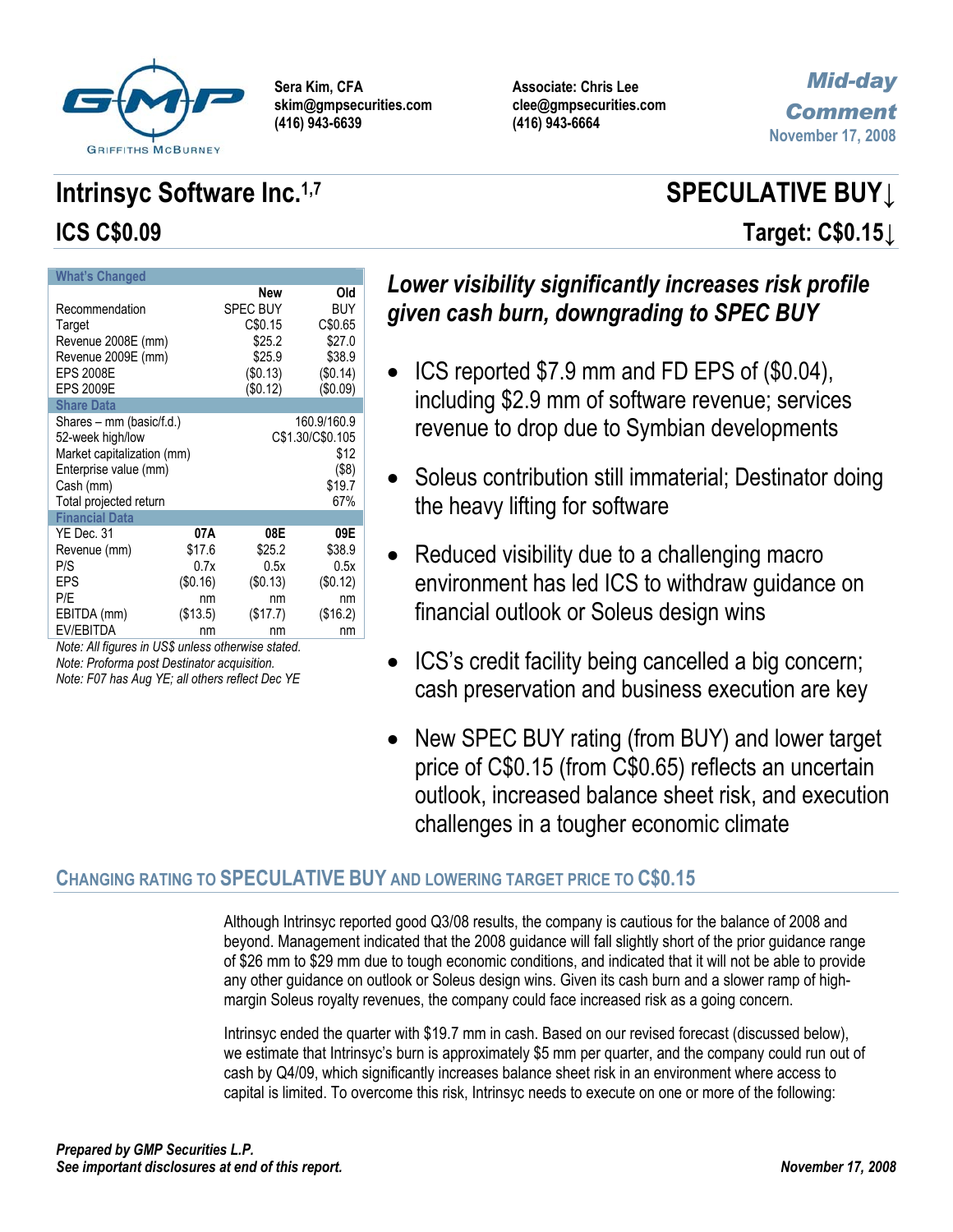

**Associate: Chris Lee clee@gmpsecurities.com (416) 943-6664** 

**Secure additional sources of financing** – with tough credit and equity market conditions, we believe it will be extremely challenging for the company to execute on a financing in these markets. Even if the company is successful, we believe it will come with onerous terms to reflect increased risk.

**Additional cost reductions to reduce cash burn** – management indicated that the company is currently focused on being much more aggressive in its cost containment measures (beyond the restructuring announced in September). We believe management needs to balance additional cost cuts with their ability to generate new royalty revenues given the long lead times to get a design win. However, if successful, it would extend the company's cash runway to weather the economic downturn and provide more time to win a Tier 1 design win for Soleus.

**Secure a Tier 1 high-volume Soleus design win** – our thesis on Soleus has always been that Intrinsyc has significant upside potential as it transitions from an engineering services business to a more attractive royalty-based software business model, which comes with more scalability, higher margins, and greater predictability of revenue streams. With Soleus, the aim was to validate the platform with lower-volume opportunities to eventually lead up to a high-volume Tier 1 win. So far, Intrinsyc has been unsuccessful at winning a high-profile high-volume Soleus design win from a Tier 1 handset maker. We had our hopes with the Samsung LSI silicon vendor win earlier this year, but we believe that there continues to be delays with the first end-customer and initial shipments are likely to slip to the end of Q1/09. If Intrinsyc manages to secure a Tier 1 win, we believe it would provide strong upward momentum for Intrinsyc's business, significantly higher volumes, increased confidence in the validity of the Soleus platform, and a renewed interest in the stock.

In this scenario, we believe the valuation multiples could improve to at least 1.0x sales (presumably on a higher revenue number). In our opinion, we believe Motorola would be an ideal first high-volume win given that Intrinsyc already has a direct relationship through Destinator (A1600 MING device). Adding to this possibility, Motorola is looking to decrease the number of OS platforms it uses for handset devices in an effort to improve operating margins. Android, Windows Mobile (for the Motorola Q), and P2K (Motorola's own platform) are believed to be the focus platforms but given that Windows Mobile is also based on the same Windows CE kernel on which Soleus is built, we believe that it is possible that Motorola could look to Soleus for lower-end devices to give them the flexibility to customize the look and feel of Windows-based devices (recall, Windows Mobile is not very customizable).

**Take-out potential?** We had said in the past that Intrinsyc could be an attractive take-out candidate, particularly as the company increasingly demonstrates success with Soleus and now, even Destinator. In the past, we had indicated that Microsoft could have an interest since acquiring Intrinsyc would allow Microsoft to quickly gain access to the higher-volume consumer market (i.e., keep Windows Mobile for higher-end smartphones and market Soleus for mass market devices given a smaller, lower-cost footprint). By folding Intrinsyc into Microsoft, we believe it would provide Microsoft with a competitive edge relative to Google and Nokia's efforts for an open source mobile platform because Microsoft's OS is tried and tested, stable, have a large developer community, and already has lots of third-party applications. However, we believe Intrinsyc needs to first demonstrate success with Soleus for this scenario to play out.

Another potential acquirer, in our view, could be Motorola. Intrinsyc's better-than-expected Q3 results (discussed later) were driven by contribution from the recent Destinator asset acquisition. During Q3, Intrinsyc started Destinator software license shipments to Motorola for the A1600 MING cell phone in the Chinese market, which is the best-selling smartphone in its price range. Motorola is also using Destinator navigation software for its first line of PND products just introduced to the market. Given Motorola's growing familiarity with the Destinator navigation software (and in order to compete more effectively with Nokia's GPS offering), we believe Motorola may find value in Intrinsyc's technology especially if the share price remains weak (current market cap is only \$12 mm).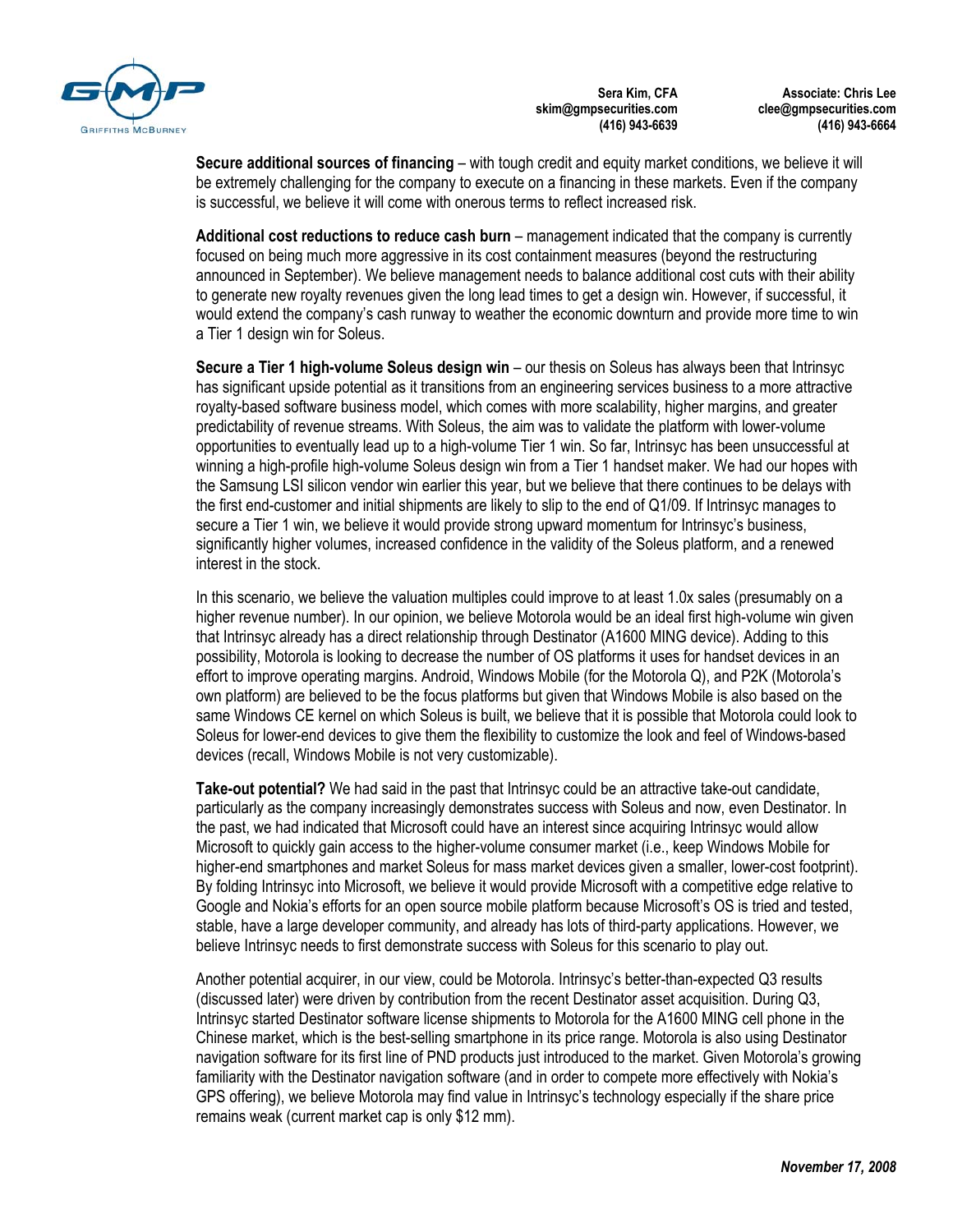

**Associate: Chris Lee clee@gmpsecurities.com (416) 943-6664** 



## *Valuation and recommendation*

We believe there are significant risks in an investment in Intrinsyc. Without a Tier 1 contract win, at the company's current cash burn rate, we forecast the company could face a liquidity crisis by Q4/09. This scenario would likely result in little or no equity value.

We believe there are two possible scenarios that could benefit shareholders: a high-volume Tier 1 design win; or a take-out. We believe a fair value for either of these scenarios could range from 1.0x to 2.0x sales, which equates to \$0.20 per share to \$0.40 per share at current exchange rates (depending on the volumes from a Tier 1 win and take-out valuation multiples). For example, Nokia acquired Trolltech (a Linux OS vendor) for \$153 million (announced January 2008), which implies a P/S multiple of 3.25x trailing revenues. In February 2008, Microsoft announced the acquisition of Danger. Although financial terms were not disclosed, there have been reports that Microsoft acquired Danger for \$500 million, implying a P/S of 8.9x. In 2006, Motorola acquired TTPCom for US\$193 million at an implied P/S multiple of 2.8 times. In 2005, Access acquired Palmsource for US\$324.3 million at an implied P/S multiple of 4.7 times. Given current market conditions, we would apply a discount to historical take-out multiples.

We consider the outcome for ICS to be mostly binary in nature. While cost savings or additional financing would provide the company with greater flexibility, if they are not acquired or if they are unable to secure a material Tier 1 design win, we believe they will eventually run out of cash and leave the company with little or no equity value. Given the wide range of these possible outcomes for the company and the resulting impact to valuation, we are changing our rating to SPECULATIVE BUY (from BUY). We are lowering our target price to C\$0.15 (from C\$0.65), which is based on a target multiple of 0.75x our revised 2009 US\$ sales estimate, then converted to a C\$ target price using the current exchange rate of 1.23. This compares to our prior sum-of-the-parts analysis which gave the company much more credit for the Soleus business (previously, we valued Intrinsyc by assigning 1) a target multiple of 2.0x 2010E revenues discounted to 2009 to value Soleus; 2) a target multiple of 2.0x 2009E revenues for Destinator; and 3) a target multiple of 1.0x 2009E revenues for engineering services). We believe our prior method of valuing the company is no longer warranted given repeated delays and limited visibility given current macro-economic conditions, increasing risks to achieving our forecast. Moreover, an uncertain outlook puts increased pressure on the cash burn requiring the company to take action quickly to further reduce operating expenses. We remain increasingly concerned about balance sheet risk, particularly if the company is unable to secure credit facilities and/or additional sources of capital by mid-2009.

*Key risks over the next 12 months:* 1) execution and managing through a prolonged economic downturn; 2) delays in Soleus-based devices coming to market; 3) the potential that Soleus-based devices that may not be successful in the market; 4) limited access to capital given tough credit and equity markets.

### **VISIBILITY REDUCED SUBSTANTIALLY ON ALL FRONTS; LOWERING OUTLOOK**

During the conference call, management indicated that 2008 revenue would come slightly short of the \$26 to \$29 mm previously guided mostly due to lower engineering services revenue. A decline in services is due to two developments related to Symbian:

• As we reported in our October update, Motorola was looking to cut costs by decreasing the number of operating systems the manufacturer uses. As expected, Motorola cancelled its Symbian projects in favor of Google's Android platform and as a result, also cancelled its service contracts with Intrinsyc.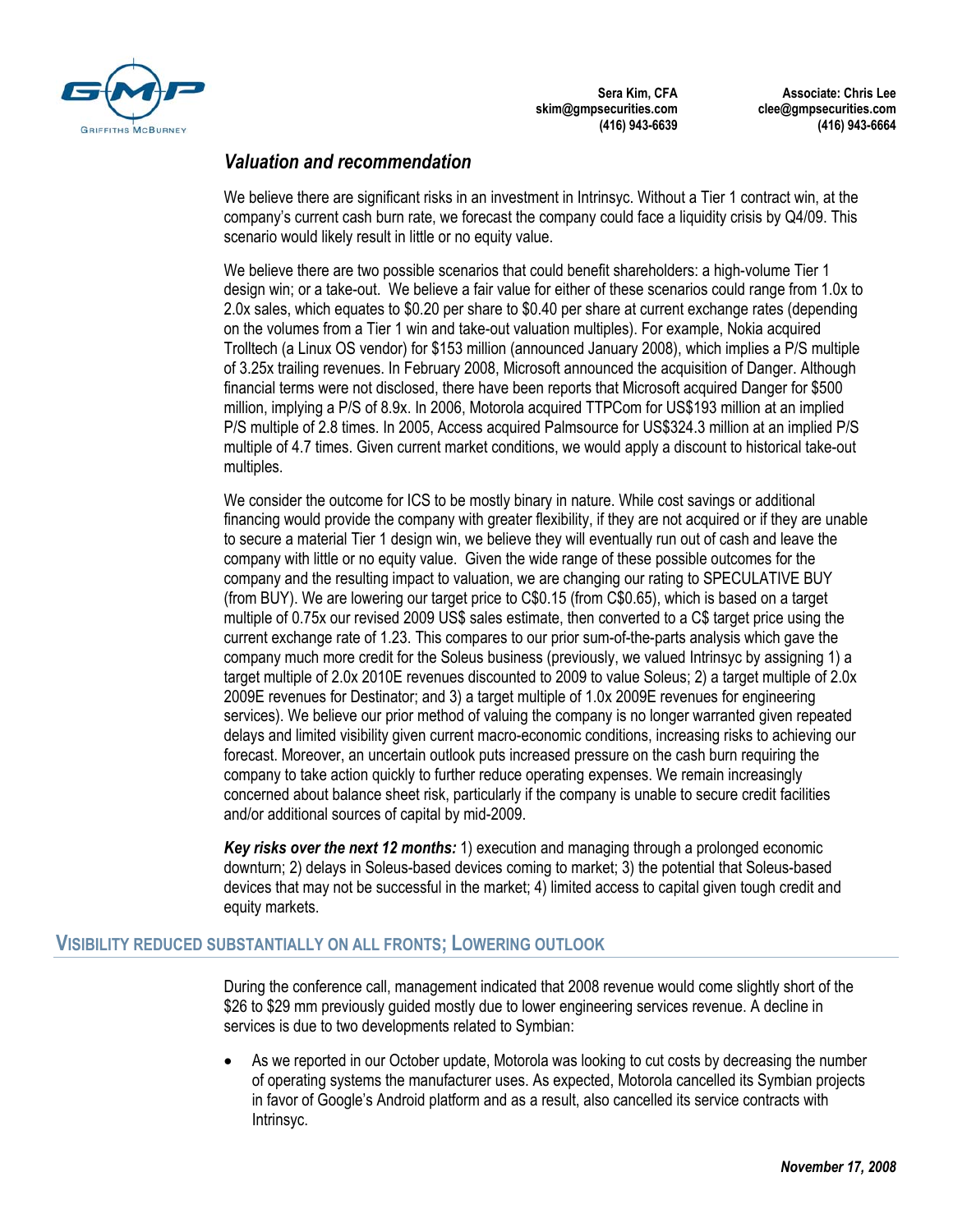

**Associate: Chris Lee clee@gmpsecurities.com (416) 943-6664** 

• Nokia's purchase of Symbian has led Nokia to stop awarding new contracts until the deal is closed (expected in Q4/2008). Intrinsyc has committed contracts that the company into H1/2009 but without new awards, the company has reduced visibility on this stream. Furthermore, after the deal is closed, we expect it will take time for contracts to be awarded again due to a long sales cycle.

In addition, management was unable to provide an update on the status of existing design wins as well as provide guidance for additional Soleus design wins. We recognize and respect management's desire to be conservative when visibility in an uncertain economic environment is low, but we believe that, in conjunction with the departure of well-respected former CEO, Glenda Dorchak, Intrinsyc needs to demonstrate the viability of the Soleus platform before investors give the platform (and the company) credit for its potential – particularly since management is no longer disclosing how much software revenue is attributable to both Soleus and Destinator. To do this, management needs to deliver: 1) meaningful revenues from product shipment volumes for consecutive quarters; 2) on-time product launches (though we recognize that this is often out of Intrinsyc's control); and 3) regular design wins. Another helpful development would be to achieve a design win for a high-volume device, but in these markets, we believe that the chances are thin for the time being. Management does still expect one additional design win by year-end, although we expect this to be another low-volume opportunity likely in the PND space.

Stepping back, Intrinsyc has accomplished many challenges to-date – it has created an abstracted OS with a customized and leading-edge developer toolset that allows device manufacturers to shorten the time-to-market by half. The company has also managed to partially develop a product portfolio that is collecting royalty revenues (albeit some of the devices are Destinator-only) including Mitac's Mio Moov 380, the SiRF silicon platform, the Motorola A1600 MING, and two new Motorola PNDs. Without discounting what the company has accomplished, however, **consistent execution substantiated by consistent royalty revenues, a steady stream of design wins, and a reliable path to profitability is now required to regain investor confidence.** Exhibit 1 provides a summary of our revised forecast:

|                                          | F2007           | 2008E           |                 | 2009E           |                 | 2010E           |                 | Q4/08E            |                |
|------------------------------------------|-----------------|-----------------|-----------------|-----------------|-----------------|-----------------|-----------------|-------------------|----------------|
|                                          | Actual          | <b>OLD</b>      | <b>NEW</b>      | <b>OLD</b>      | <b>NEW</b>      | <b>OLD</b>      | <b>NEW</b>      | <b>OLD</b>        | <b>NEW</b>     |
| <b>Revenues</b>                          | C\$19.7         | \$27.0          | \$25.2          | \$38.9          | \$25.9          | \$54.9          | \$34.4          | $$8.\overline{3}$ | \$6.2          |
| Gross profit<br>GM%                      | C\$9.7<br>49.1% | \$14.3<br>52.7% | \$13.9<br>55.3% | \$15.2<br>61.0% | \$17.8<br>68.9% | \$36.8<br>67.2% | \$25.1<br>72.9% | \$4.8<br>58.3%    | \$4.0<br>64.7% |
| <b>EBITDA</b>                            | (C\$14.2)       | (\$19.4)        | (\$17.7)        | (\$11.1)        | (\$16.2)        | \$0.9           | (\$10.2)        | (\$4.9)           | (\$4.3)        |
| Net Income                               | (C\$17.0)       | (\$20.7)        | (\$19.0)        | (\$14.6)        | (\$19.7)        | (\$2.6)         | (\$12.5)        | (\$5.9)           | (\$5.2)        |
| <b>FD EPS</b><br>$\sim$<br>$\sim$ $\sim$ | (C\$0.18)       | (\$0.14)        | (\$0.13)        | (\$0.09)        | (\$0.12)        | (\$0.02)        | (\$0.08)        | (\$0.04)          | (\$0.03)       |

#### **Exhibit 1. Revised Forecast Summary (\$ mm, except per share data)**

*Source: GMP* 

### **KEY FOCUS ITEMS**

### *Heightened balance sheet risk*

Intrinsyc reported an end-of-period cash balance of \$19.7 mm, compared to \$30 mm in the prior quarter. The reduction in the company's cash balance of \$10.3 mm is a result of \$2.8 mm used for operations, \$1 mm for capex, and \$7.8 mm used for the purchase of the Destinator assets. Including incremental expenses from the Destinator acquisition, we are projecting a cash burn of approximately \$5 mm per quarter. Based on our revised forecast, we estimate Intrinsyc could run out of cash by Q4/2009, which means the company will need to look for additional sources of capital in tough credit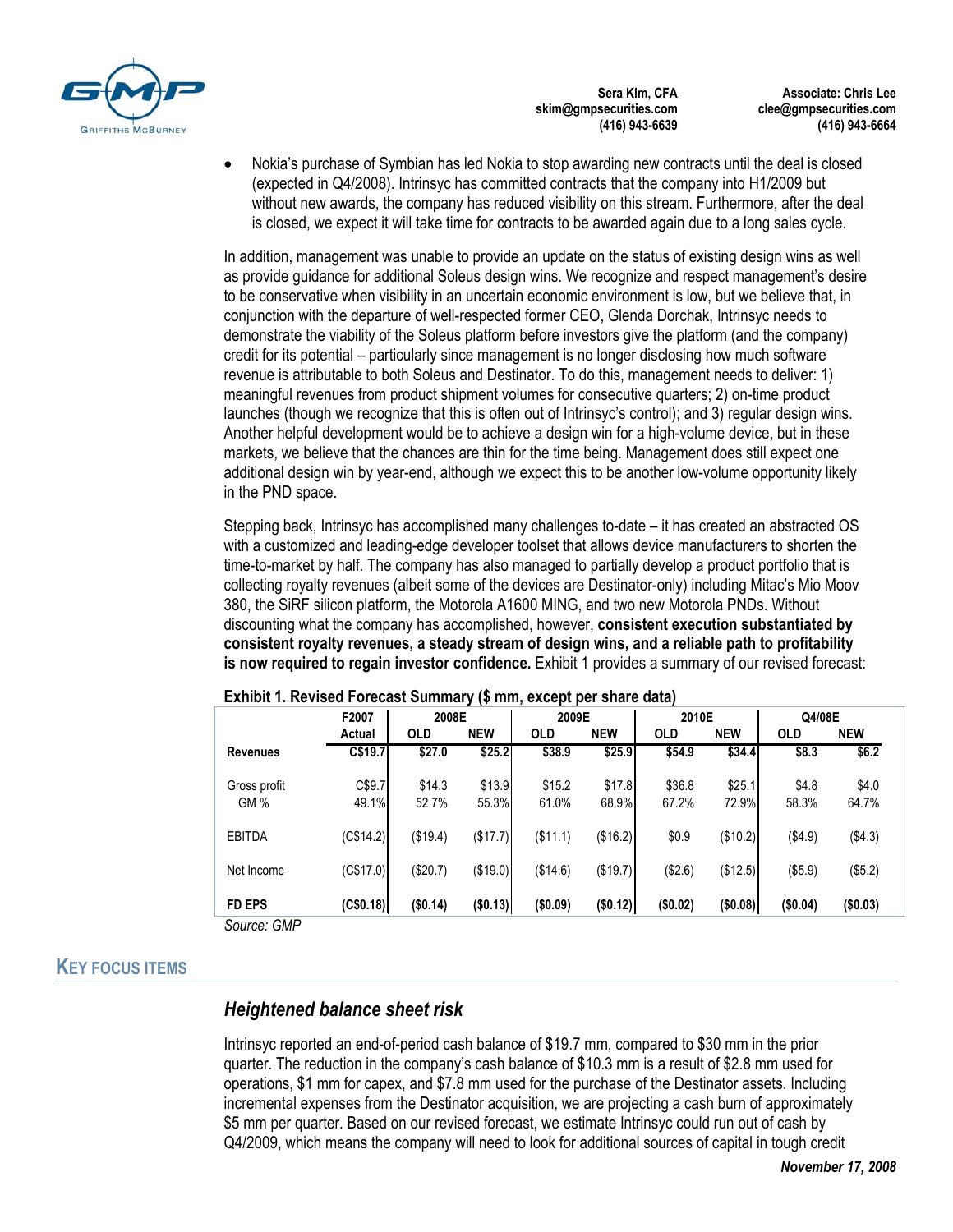

**Associate: Chris Lee clee@gmpsecurities.com (416) 943-6664** 

and equity market conditions. We are particularly concerned that the company's \$5 mm credit facility was cancelled and Intrinsyc is now looking to secure another credit facility (which may prove to be a challenge in these markets and/or come with onerous terms). As a result, Intrinsyc is prudently focused on managing the business on a cash basis and is focusing on a plan to further reduce operating expenses without impacting revenue opportunities. Still, additional delays and/or lower-than-expected royalty revenues would further increase balance sheet risk.

# *Destinator strong, but is there more to read into?*

We commend Intrinsyc's better-than-expected quarter – the ramp in software revenues is a welcome development. However, with Soleus revenues again being immaterial, had it not been for Destinator, Intrinsyc's royalty revenues would have been substantially behind schedule. As a result, we see two caveats to the developing Intrinsyc story:

- 1) Soleus appears to be moving away from our thesis of being able to tap the high-volume cell phone market; and
- 2) Destinator's success combined with Intrinsyc's overall challenges suggests that Soleus itself is not getting the traction that was originally expected.

Intrinsyc appears to be strategically targeting products that can leverage the synergies between Soleus and Destinator, namely PNDs. We understand the motivation behind this decision as this is a time when Intrinsyc must "fight the fights it can win" to have a higher win-rate. However, we believe the downfall is that these devices will generate significantly lower shipment volumes, which in turn will generate fewer royalties. When Soleus was first being developed, the investment thesis centered around Intrinsyc converting from a services business to a royalty-based software business as Soleus, a mobile OS, penetrated the large and growing mobile handset market. However, it appears Soleus' potential has diminished, and that its near-term market centers on the niche PND market, or smaller yet, the niche connected PND market.

Secondly, had it not been for Destinator, Intrinsyc's royalty revenues would be far behind our original expectations, which is further evidence that Soleus is not getting the traction we had originally thought possible. Going forward, we will be looking at whether Intrinsyc continues to be a play on Soleus' potential, or that of Destinator.

# **REVIEW OF Q3/08 RESULTS**

**Q3/08 results:** Intrinsyc reported revenue of \$7.9 mm, beating our expectations for revenue of \$7.6 mm. The  $4<sup>th</sup>$  consecutive quarter of revenue growth came from higher software revenue that stemmed from Intrinsyc's acquisition of Destinator, as well as a solid quarter for engineering services. Net loss was for (\$5.7) mm, or FD EPS of (\$0.04), beating our expectations for a loss of (\$7.0) mm. The net loss includes a \$0.8 mm one-time restructuring and integration charge related to the integration of Destinator and a cost restructuring program. Software solutions accounted for 38% of revenue (vs. 23% in Q2/08 and 18% in Q1/08) and the company started to collect to its first royalties from its Soleus wins with Mitac and SiRF (though we believe they were still relatively immaterial).

**Gross margin:** Gross margin came in at 61%, compared to 47% reported in Q2/08 as a result of a higher proportion of software revenues, which generate better gross margins. We continue to expect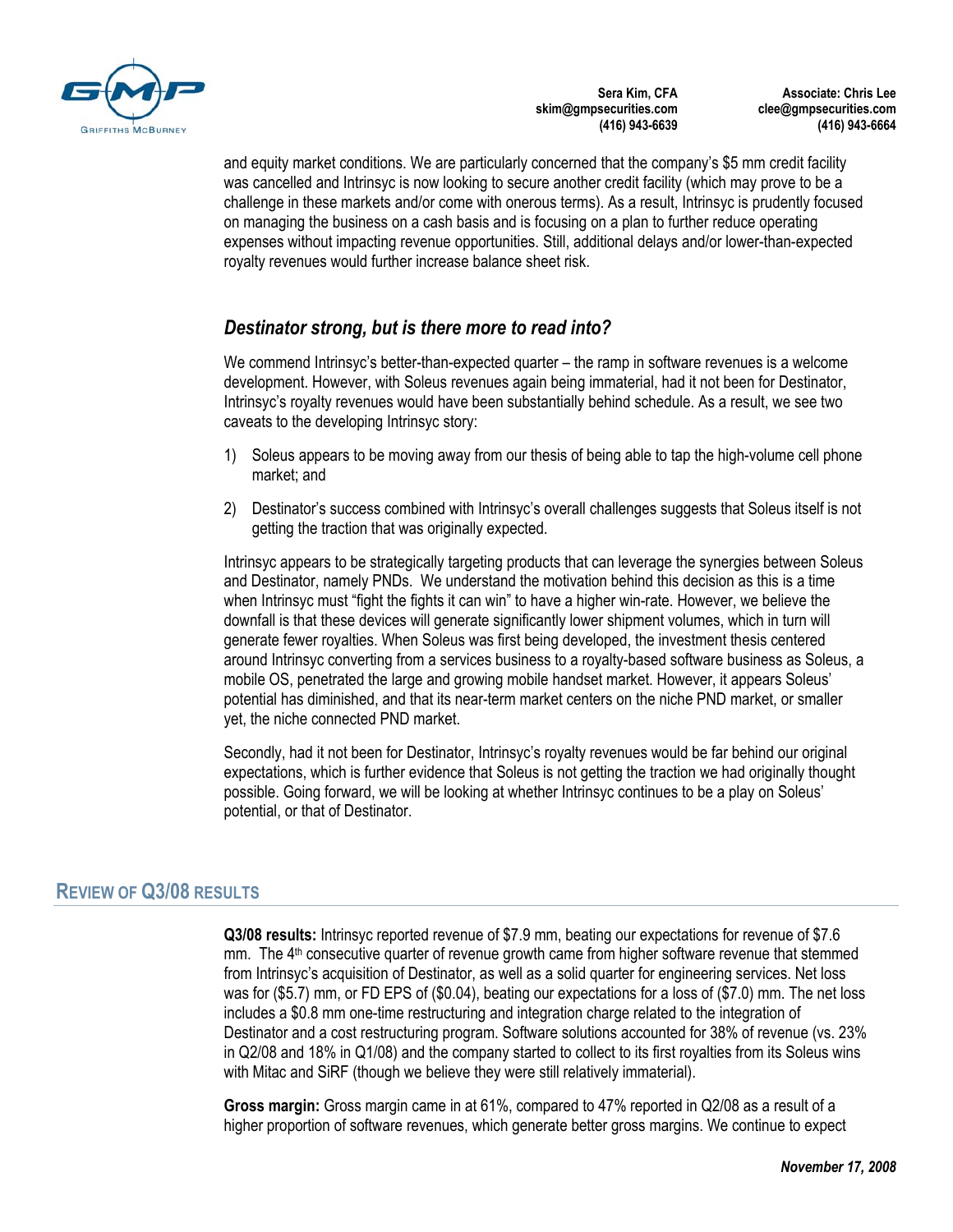

**Associate: Chris Lee clee@gmpsecurities.com (416) 943-6664** 

gross margins to improve going forward as Intrinsyc recognizes more royalty revenues related to Soleus and Destinator products.

**Operating expenses:** Operating expenses increased to \$10.8 mm from \$7 mm in the previous quarter. We had expected operating expenses to increase starting in Q3/08 to reflect additional expenses related to Destinator although the latest round of cost reduction initiatives will reduce annualized operating expenses to roughly \$29 mm on a cash basis. Also included in the operating expenses is \$0.8 mm of restructuring and integration costs. Management does not expect to incur further restructuring costs in Q4/08. Management has cash-preservation top-of-mind and indicated that it will further look for areas where it can cut costs.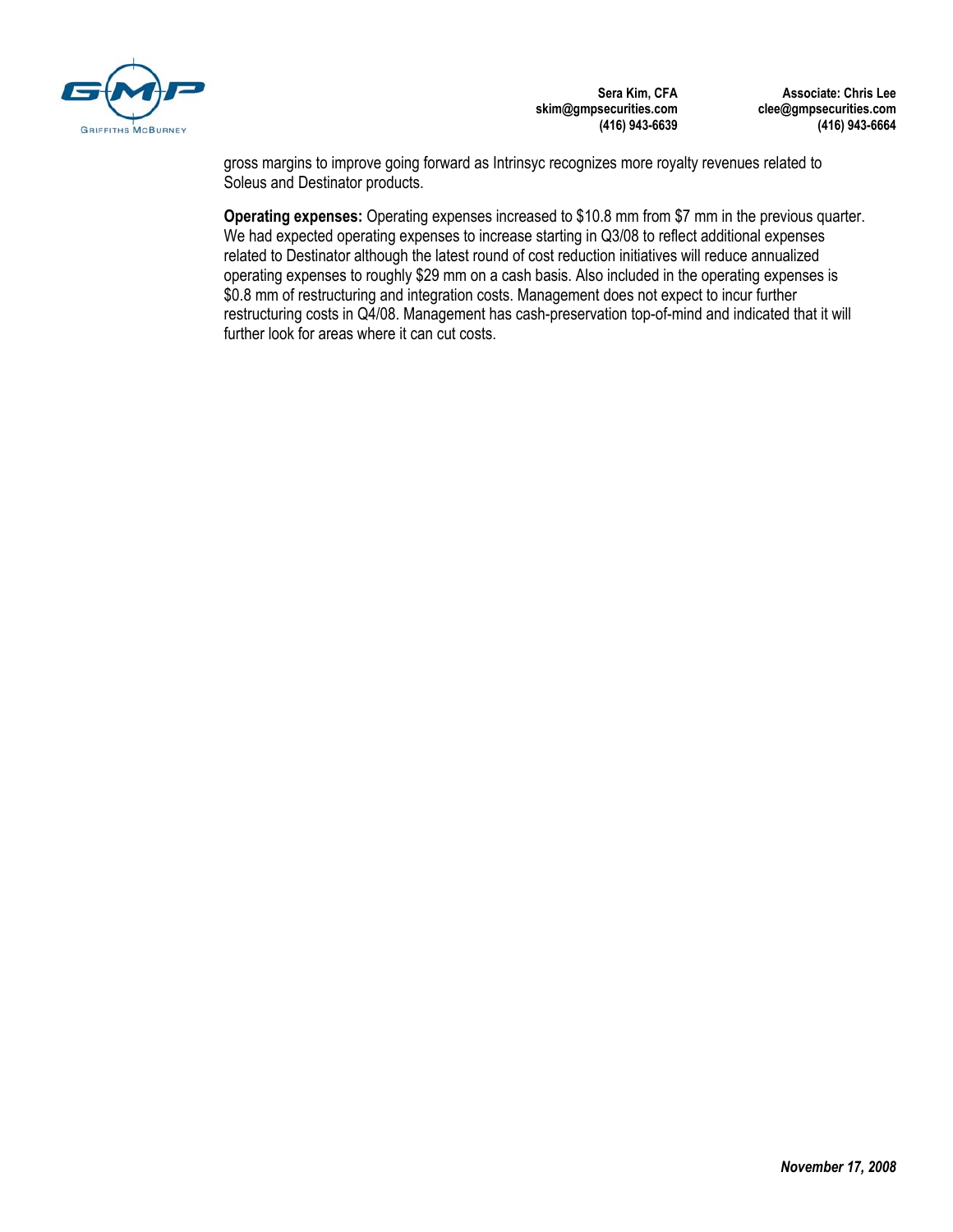

**Associate: Chris Lee clee@gmpsecurities.com (416) 943-6664** 

#### **Exhibit 2. Income Statement (\$ mm, except per share data)**

| <b>Intrinsyc Software</b>                                                                                                                                                                                                                                                                                                                                 | 2006                                                                                                                       |                                                                                                                            | 2007 4mth stub                                                                                                          | 2008E                                                                                                                       | 2009E                                                                                                                    | 2010E                                                                                                                     | F1Q07                                                                                                                        | F2Q07                                                                                                                      | F3Q07                                                                                                                       | F4Q07                                                                                                                         | 4mth stub                                                                                                                  | F1Q08                                                                                                                       | F2Q08                                                                                                                      | F3Q08                                                                                                                    | F4Q08E                                                                                                                                 | F1Q09E                                                                                                                   | F2Q09E                                                                                                                    | F3Q09E                                                                                                                       | F4Q09E                                                                                                                   | F1Q10E                                                                                                                   | F2Q10E                                                                                                                     | F3Q10E                                                                                                                     | F4Q10E                                                                                                                     |
|-----------------------------------------------------------------------------------------------------------------------------------------------------------------------------------------------------------------------------------------------------------------------------------------------------------------------------------------------------------|----------------------------------------------------------------------------------------------------------------------------|----------------------------------------------------------------------------------------------------------------------------|-------------------------------------------------------------------------------------------------------------------------|-----------------------------------------------------------------------------------------------------------------------------|--------------------------------------------------------------------------------------------------------------------------|---------------------------------------------------------------------------------------------------------------------------|------------------------------------------------------------------------------------------------------------------------------|----------------------------------------------------------------------------------------------------------------------------|-----------------------------------------------------------------------------------------------------------------------------|-------------------------------------------------------------------------------------------------------------------------------|----------------------------------------------------------------------------------------------------------------------------|-----------------------------------------------------------------------------------------------------------------------------|----------------------------------------------------------------------------------------------------------------------------|--------------------------------------------------------------------------------------------------------------------------|----------------------------------------------------------------------------------------------------------------------------------------|--------------------------------------------------------------------------------------------------------------------------|---------------------------------------------------------------------------------------------------------------------------|------------------------------------------------------------------------------------------------------------------------------|--------------------------------------------------------------------------------------------------------------------------|--------------------------------------------------------------------------------------------------------------------------|----------------------------------------------------------------------------------------------------------------------------|----------------------------------------------------------------------------------------------------------------------------|----------------------------------------------------------------------------------------------------------------------------|
| Hardware revenue<br>Software revenue- Enterprise Interop Solutions<br>Software revenue - Soleus/Destinator<br>Soleus Up-front license fees<br><b>Soleus Royalties</b><br>Volume ('000)<br><b>ASPs</b><br>Destinator<br>Services revenue - Engineering services<br>Revenue<br>% Q/Q change<br>% Y/Y change                                                 | 1.9<br>1.8<br>14 <sub>9</sub><br>18.7<br>6.4%                                                                              | 0.9<br>1.8<br>0.2<br>16.8<br>19.7<br>5.6%                                                                                  | 0.6<br>0.4<br>0.1<br>0.1<br>0.0<br>4.1<br>5.2<br>n/a                                                                    | 1.2<br>1.4<br>7.1<br>0.7<br>0.1<br>33<br>\$4.07<br>5.7<br>15.5<br>25.2<br>27.7%                                             | 0.1<br>0.5<br>16.9<br>0.7<br>2.5<br>654<br>\$3.75<br>13.7<br>8.4<br>25.9<br>2.7%                                         | 0.0<br>0.0<br>25.2<br>0.8<br>6.5<br>1.988<br>\$3.29<br>17.9<br>9.2<br>34.4<br>33.2%                                       | 0.4<br>0.4<br>4.2<br>5.0<br>2%<br>10%                                                                                        | 0.3<br>0.4<br>43<br>5.0<br>0%<br>5%                                                                                        | 0.1<br>0.4<br>0.1<br>4.5<br>5.1<br>1%<br>16%                                                                                | 0.1<br>0.5<br>0.1<br>3.8<br>4.5<br>$-11%$<br>$-8%$                                                                            | 0.6<br>0.4<br>0.1<br>$\mathbf{0}$ .<br>0.0<br>$\overline{4}$<br>5.2<br>n/a<br>$n/\varepsilon$                              | 0.6<br>0.5<br>0.2<br>0.2<br>0.0<br>4.3<br>5.6<br>n/a<br>n/a                                                                 | 0.3<br>0.7<br>0.6<br>0.2<br>0.0<br>4.0<br>5.6<br>0%<br>n/a                                                                 | 0.3<br>0.0<br>2.9<br>0.2<br>0.0<br>10<br>\$4.10<br>2.6<br>4.7<br>7.9<br>41%<br>n/a                                       | 0.<br>0.2<br>3.4<br>0.5<br>$\theta$<br>23<br>\$4.05<br>3.1<br>2.5<br>6.<br>$-22%$<br>n/a                                               | 0.1<br>0.2<br>3.4<br>0.2<br>02<br>62<br>\$4.00<br>3.0<br>2.2<br>5.9<br>$-4%$<br>7%                                       | 0.0<br>0.2<br>3.9<br>0.2<br>0.4<br>115<br>\$3.90<br>3.3<br>2.2<br>6.3<br>6%<br>13%                                        | 0.0<br>0.1<br>4.5<br>0.2<br>0.7<br>190<br>\$3.80<br>3.6<br>2.0<br>6.6<br>5%<br>$-16%$                                        | 0.0<br>0.1<br>5.0<br>0.2<br>1.0<br>287<br>\$3.60<br>3.8<br>2.0<br>7.1<br>7%<br>14%                                       | 0.0<br>0.0<br>5.6<br>0.2<br>14<br>403<br>\$3.50<br>4.0<br>2.2<br>7.8<br>10%<br>32%                                       | 0.0<br>0.0<br>6.0<br>0.2<br>1.5<br>460<br>\$3.35<br>4.3<br>2.3<br>8.3<br>7%<br>33%                                         | 0.0<br>0.0<br>6.4<br>0.2<br>16<br>495<br>\$3.25<br>4.6<br>2.3<br>8.7<br>4%<br>32%                                          | 0.0<br>$0.0$<br>7.2<br>0.2<br>2.0<br>630<br>\$3.15<br>5.0<br>2.4<br>9.6<br>10%<br>36%                                      |
| Cost of sales                                                                                                                                                                                                                                                                                                                                             | 11.3                                                                                                                       | 10.0                                                                                                                       | 3.2                                                                                                                     | 11.2                                                                                                                        | 8.0                                                                                                                      | 9.3                                                                                                                       | 2.7                                                                                                                          | 2.6                                                                                                                        | 2.5                                                                                                                         | 2.3                                                                                                                           | 3.3                                                                                                                        | 3.0                                                                                                                         | 3.0                                                                                                                        | 3.1                                                                                                                      | 2.2                                                                                                                                    | 2.0                                                                                                                      | 2.0                                                                                                                       | 2.0                                                                                                                          | 2.0                                                                                                                      | 2.2                                                                                                                      | 2.3                                                                                                                        | 2.3                                                                                                                        | 2.5                                                                                                                        |
| <b>Gross profit</b><br>Gross margin %                                                                                                                                                                                                                                                                                                                     | 7.3<br>39.3%                                                                                                               | 9.7<br>49.1%                                                                                                               | 2.0<br>39.0%                                                                                                            | 13.9<br>55.3%                                                                                                               | 17.8<br>68.9%                                                                                                            | 25.1<br>72.9%                                                                                                             | 2.3<br>46.1%                                                                                                                 | 2.5<br>49.3%                                                                                                               | 2.6<br>51.8%                                                                                                                | 2.2<br>49.1%                                                                                                                  | 1.9<br>36.4%                                                                                                               | 2.5<br>45.7%                                                                                                                | 2.6<br>46.9%                                                                                                               | 4.8<br>60.7%                                                                                                             | 4.0<br>64.7%                                                                                                                           | 3.9<br>65.9%                                                                                                             | 4.3<br>67.8%                                                                                                              | 4.6<br>70.2%                                                                                                                 | 5.0<br>71.3%                                                                                                             | 5.6<br>72.2%                                                                                                             | 6.0<br>72.5%                                                                                                               | 6.4<br>73.1%                                                                                                               | 7.1<br>73.7%                                                                                                               |
| Administration<br>Marketing & sales<br>Research & development<br>Amortization<br>Stock-based compensation<br>Restructuring/Integration costs<br>Technology Partnerships Canada Funding Investm                                                                                                                                                            | 5.4<br>3.5<br>11.0<br>1.1<br>0.9<br>0.0<br>0.3                                                                             | 5.2<br>6.6<br>12.0<br>0.8<br>0.7<br>0.0<br>0.3                                                                             | 2.2<br>2.4<br>3.3<br>0.3<br>0.2<br>0.7<br>0.0                                                                           | 7.6<br>8.2<br>13.2<br>2.1<br>1.1<br>0.8<br>0.7                                                                              | 62<br>9.6<br>16.0<br>3.9<br>1.4<br>0.0<br>0.8                                                                            | 64<br>10.1<br>16.0<br>4.0<br>1.6<br>0.0<br>1.2                                                                            | 1.1<br>1.3<br>3.0<br>0.2<br>0.2<br>0.0<br>0.0                                                                                | 14<br>1.7<br>3.3<br>0.2<br>0.2<br>0.0<br>0.0                                                                               | 14<br>1.7<br>3.0<br>0.2<br>0.1<br>0.0<br>0.2                                                                                | 1:<br>18<br>2.8<br>0.2<br>0.2<br>0.0<br>0.1                                                                                   | 2:<br>24<br>3:<br>0.3<br>0.2<br>0.7<br>0.0                                                                                 | 18<br>1.8<br>2.5<br>0.2<br>0.3<br>0.0<br>0.0                                                                                | 1.8<br>1.8<br>2.7<br>0.2<br>0.3<br>0.0<br>0.2                                                                              | 2.5<br>2.3<br>4.1<br>0.7<br>0.3<br>0.8<br>0.1                                                                            | -1.<br>$\overline{2}$ .<br>$\mathbf{3}$<br>$\mathbf{1}$<br>$\mathbf{0}$<br>0.0<br>0.4                                                  | 1.6<br>2.4<br>40<br>1.0<br>0.3<br>0.0<br>0.0                                                                             | 1.6<br>2.4<br>40<br>1.0<br>0.3<br>0.0<br>0.1                                                                              | 1.6<br>24<br>4.0<br>1.0<br>0.3<br>0.0<br>0.4                                                                                 | 11<br>2.4<br>4(<br>1(<br>0.4<br>0.0<br>0.4                                                                               | 16<br>2.6<br>40<br>1.0<br>0.4<br>0.0<br>0.0                                                                              | 16<br>2.5<br>4.0<br>1.0<br>0.4<br>0.0<br>0.4                                                                               | 1.6<br>2.5<br>4.0<br>1.0<br>0.4<br>0.0<br>0.4                                                                              | 1.6<br>2.5<br>4.0<br>1.0<br>0.4<br>0.0<br>0.4                                                                              |
| Earnings (loss) from operations                                                                                                                                                                                                                                                                                                                           | (14.7)                                                                                                                     | (15.9)                                                                                                                     | (7.0)                                                                                                                   | (19.9)                                                                                                                      | (20.1)                                                                                                                   | (14.2)                                                                                                                    | (3.5)                                                                                                                        | (4.4)                                                                                                                      | (3.9)                                                                                                                       | (4.2)                                                                                                                         | (7.1)                                                                                                                      | (4.2)                                                                                                                       | (4.4)                                                                                                                      | (6.1)                                                                                                                    | (5.3)                                                                                                                                  | (5.3)                                                                                                                    | (5.1)                                                                                                                     | (5.0)                                                                                                                        | (4.7)                                                                                                                    | (3.9)                                                                                                                    | (3.8)                                                                                                                      | (3.5)                                                                                                                      | (2.9)                                                                                                                      |
| Foreign exchange (gain) loss<br>Loss (gain) on disposal of equipment<br>Interest income<br>Accretion and amortization - long term debt<br>Interest expense - long term debt                                                                                                                                                                               | 0.4<br>0.0<br>(0.6)<br>0.7<br>0.9                                                                                          | 0.1<br>0.0<br>(0.5)<br>0.9<br>0.2                                                                                          | 0.3<br>0.0<br>(0.2)<br>0.0<br>0.0                                                                                       | $-0.5$<br>0.0<br>$-0.7$<br>0.0<br>0.0                                                                                       | 0.0<br>0.0<br>$-0.4$<br>0.0<br>0.0                                                                                       | 0.0<br>0.0<br>$-0.4$<br>0.0<br>0.0                                                                                        | (0.2)<br>0.0<br>(0.2)<br>0.9<br>0.2                                                                                          | (0.2)<br>0.0<br>(0.1)<br>0.0<br>0.0                                                                                        | 0.5<br>0.0<br>(0.1)<br>0.0<br>0.0                                                                                           | 0.1<br>0.0<br>(0.2)<br>0.0<br>0.0                                                                                             | 0.3<br>0.0<br>(0.2)<br>0.0<br>0.0                                                                                          | (0.2)<br>0.0<br>(0.2)<br>0.0<br>0.0                                                                                         | 0.1<br>0.0<br>(0.3)<br>0.0<br>0.0                                                                                          | (0.3)<br>0.0<br>(0.1)<br>0.0<br>0.0                                                                                      | 0.0<br>0.0<br>(0.1)<br>0.0<br>0.0                                                                                                      | 0.0<br>0.0<br>(0.1)<br>0.0<br>0 <sub>0</sub>                                                                             | 0.0<br>0.0<br>(0.1)<br>0.0<br>0.0                                                                                         | 0.0<br>0.0<br>(0.1)<br>0.0<br>0.0                                                                                            | 0.0<br>0.0<br>(0.1)<br>0.0<br>0.0                                                                                        | 0.0<br>0.0<br>(0.1)<br>0.0<br>0.0                                                                                        | 0.0<br>0.0<br>(0.1)<br>0.0<br>0.0                                                                                          | 0.0<br>0.0<br>(0.1)<br>0.0<br>0.0                                                                                          | 0.0<br>0.0<br>(0.1)<br>0.0<br>0.0                                                                                          |
| Earnings (loss) before income taxes<br>Income tax expense (recovery) - current<br>Income tax expense (recovery) - future                                                                                                                                                                                                                                  | (16.3)<br>0.20<br>$-0.07$                                                                                                  | (16.7)<br>0.39                                                                                                             | (7.1)<br>0.09                                                                                                           | (18.7)<br>0.3                                                                                                               | (19.7)<br>0.0                                                                                                            | (13.8)<br>$-1.3$                                                                                                          | (4.2)<br>0.1                                                                                                                 | (4.1)<br>0.2                                                                                                               | (4.3)<br>0.1                                                                                                                | (4.1)<br>0(                                                                                                                   | (7.2)<br>$\Omega$                                                                                                          | (3.8)<br>0.1                                                                                                                | (4.2)<br>0.1                                                                                                               | (5.6)<br>0.1                                                                                                             | (5.2)<br>$\theta$                                                                                                                      | (5.2)<br>0.0                                                                                                             | (5.0)<br>0.0                                                                                                              | (4.9)<br>0.0                                                                                                                 | (4.6)<br>0.0                                                                                                             | (3.8)<br>0.0                                                                                                             | (3.7)<br>$-0.4$                                                                                                            | (3.4)<br>$-0.5$                                                                                                            | (2.8)<br>$-0.4$                                                                                                            |
|                                                                                                                                                                                                                                                                                                                                                           |                                                                                                                            | -0.08                                                                                                                      | $-0.04$                                                                                                                 | 0 <sub>0</sub>                                                                                                              | 0 <sub>0</sub>                                                                                                           | 0.0                                                                                                                       | 0 <sub>0</sub>                                                                                                               | 0 <sub>0</sub>                                                                                                             | 0 <sub>0</sub>                                                                                                              | n r                                                                                                                           | 0.0                                                                                                                        | 0 <sub>0</sub>                                                                                                              | 00                                                                                                                         | 0 <sub>0</sub>                                                                                                           | 0 <sup>0</sup>                                                                                                                         | 0 <sub>0</sub>                                                                                                           | 00                                                                                                                        | 0 <sub>0</sub>                                                                                                               | 0 <sup>0</sup>                                                                                                           | 0 <sub>0</sub>                                                                                                           | 00                                                                                                                         | 0 <sub>0</sub>                                                                                                             | 0.0                                                                                                                        |
| Net income (loss)                                                                                                                                                                                                                                                                                                                                         | (16.4)                                                                                                                     | (17.0)                                                                                                                     | (7.2)                                                                                                                   | (19.0)                                                                                                                      | (19.7)                                                                                                                   | (12.5)                                                                                                                    | (4.3)                                                                                                                        | (4.2)                                                                                                                      | (4.4)                                                                                                                       | (4.1)                                                                                                                         | (7.3)                                                                                                                      | (3.8)                                                                                                                       | (4.3)                                                                                                                      | (57)                                                                                                                     | (5.2)                                                                                                                                  | (5.2)                                                                                                                    | (5.0)                                                                                                                     | (49)                                                                                                                         | (4.6)                                                                                                                    | (3.8)                                                                                                                    | (3.4)                                                                                                                      | (2.9)                                                                                                                      | (2.3)                                                                                                                      |
| <b>Basic EPS</b><br>FD EPS                                                                                                                                                                                                                                                                                                                                | (\$0.24)<br>(\$0.24)                                                                                                       | (\$0.18)<br>(\$0.18)                                                                                                       | (50.06)<br>(50.06)                                                                                                      | (\$0.13)<br>(\$0.13)                                                                                                        | (\$0.12)<br>(50.12)                                                                                                      | (S0.08)<br>(\$0.08)                                                                                                       | (\$0.05)<br>(\$0.05)                                                                                                         | (\$0.05)<br>(\$0.05)                                                                                                       | (\$0.05)<br>(\$0.05)                                                                                                        | (\$0.03]<br>(\$0.03)                                                                                                          | (50.06)<br>(\$0.06)                                                                                                        | (\$0.03)<br>(\$0.03)                                                                                                        | (50.03)<br>(50.03)                                                                                                         | (S0.04)<br>(\$0.04)                                                                                                      | (\$0.03]<br>(S0.03)                                                                                                                    | (\$0.03)<br>(\$0.03)                                                                                                     | (\$0.03)<br>(\$0.03)                                                                                                      | (\$0.03)<br>(\$0.03)                                                                                                         | (\$0.03]<br>(\$0.03]                                                                                                     | (50.02)<br>(50.02)                                                                                                       | (\$0.02)<br>(\$0.02)                                                                                                       | (\$0.02)<br>(\$0.02)                                                                                                       | (\$0.01]<br>(\$0.01)                                                                                                       |
| Weighted average basic shares outstanding<br>Weighted Average fully diluted shares outstanding                                                                                                                                                                                                                                                            | 67.6<br>67.6                                                                                                               | 94.2<br>94.2                                                                                                               | 119.5<br>119.5                                                                                                          | 151.0<br>151.0                                                                                                              | 160.9<br>160.9                                                                                                           | 160.9<br>160.9                                                                                                            | 83.0<br>83.0                                                                                                                 | 83.0<br>83.0                                                                                                               | 91.0<br>91.0                                                                                                                | 119.3<br>119.3                                                                                                                | 119.5<br>119.5                                                                                                             | 131.1<br>131.1                                                                                                              | 151.0<br>151.0                                                                                                             | 160.9<br>160.9                                                                                                           | 160.<br>160.                                                                                                                           | 160.9<br>160.9                                                                                                           | 160.9<br>160.9                                                                                                            | 160.9<br>160.9                                                                                                               | 160.9<br>160.9                                                                                                           | 160.9<br>160.9                                                                                                           | 160.9<br>160.9                                                                                                             | 160.9<br>160.9                                                                                                             | 160.9<br>160.9                                                                                                             |
| Depreciation and Amortization<br><b>EBITDA</b>                                                                                                                                                                                                                                                                                                            | 1.8<br>(12.9)                                                                                                              | 1.7<br>(14.2)                                                                                                              | 0.3<br>(6.7)                                                                                                            | 2.1<br>(17.7)                                                                                                               | 3.9<br>(16.2)                                                                                                            | 4.0<br>(10.2)                                                                                                             | 1.1<br>(2.4)                                                                                                                 | 0.2<br>(4.1)                                                                                                               | 02<br>(3.7)                                                                                                                 | 0.2<br>(4.0)                                                                                                                  | 0:<br>(6.9)                                                                                                                | 0.2<br>(4.0)                                                                                                                | 0.2<br>(4.1)                                                                                                               | 0.7<br>(5.3)                                                                                                             | $\overline{1}$<br>(4.3)                                                                                                                | 10<br>(4.4)                                                                                                              | 1.0<br>(4.1)                                                                                                              | 1.0<br>(4.1)                                                                                                                 | $0$ :<br>(4.4)                                                                                                           | 0.3<br>(3.6)                                                                                                             | 1.0<br>(2.8)                                                                                                               | 1.0<br>(2.5)                                                                                                               | 1.0<br>(1.8)                                                                                                               |
| <b>Margin Analysis/Forecast Assumptions:</b>                                                                                                                                                                                                                                                                                                              |                                                                                                                            |                                                                                                                            |                                                                                                                         |                                                                                                                             |                                                                                                                          |                                                                                                                           |                                                                                                                              |                                                                                                                            |                                                                                                                             |                                                                                                                               |                                                                                                                            |                                                                                                                             |                                                                                                                            |                                                                                                                          |                                                                                                                                        |                                                                                                                          |                                                                                                                           |                                                                                                                              |                                                                                                                          |                                                                                                                          |                                                                                                                            |                                                                                                                            |                                                                                                                            |
| Engineering Services q/q change<br>Mobile Products Group q/q change<br>Q/Q revenue growth<br>Engineering Services y/y change<br>Mobile Products Group y/y change                                                                                                                                                                                          | 6.4%                                                                                                                       | 4.8%                                                                                                                       | n/s<br>n/a                                                                                                              | $-7.1%$<br>4423.8%                                                                                                          | $-50.4%$<br>138.8%                                                                                                       | 2.2%<br>49.7%                                                                                                             | 2.0%<br>2.0%<br>2.0%                                                                                                         | 0.3%<br>0.3%<br>0.3%                                                                                                       | 0.0%<br>1.5%<br>0.0%                                                                                                        | $-11.59$<br>8.0%<br>$-11.3%$<br>$-11.5%$                                                                                      | 14.1%<br>72.8%<br>15.1%<br>14.1%                                                                                           | 5.2%<br>50.0%<br>6.4%<br>5.2%                                                                                               | $-5.8%$<br>175.7%<br>0.2%<br>$-5.8%$<br>672.0%                                                                             | $-1.1%$<br>400.9%<br>41.4%<br>$-1.1%$<br>3480.2%                                                                         | $-43.8^{\circ}$<br>16.1'<br>$-21.69$<br>$-43.8^{\circ}$<br>2305.89                                                                     | $-10.7%$<br>1.6%<br>$-4.0%$<br>$-10.7%$<br>530.0%                                                                        | $-6.0%$<br>14.6%<br>5.9%<br>$-6.0%$<br>577.6%                                                                             | $-10.6%$<br>14.6%<br>5.2%<br>$-10.6%$<br>55.1%                                                                               | $-2.4%$<br>11.49<br>7.0%<br>$-2.4%$<br>48.7%                                                                             | 7.3%<br>11.7%<br>10.4%<br>7.3%<br>63.5%                                                                                  | 4.5%<br>7.9%<br>6.9%<br>4.5%<br>53.8%                                                                                      | 0.0%<br>6.2%<br>4.5%<br>0.0%<br>42.5%                                                                                      | 4.3%<br>12.3%<br>10.2%<br>4.3%<br>43.7%                                                                                    |
| Y/Y revenue growth<br>Gross margin %<br>Administration (as % of sales)<br>Marketing & sales<br>Soleus Development<br>Other R&D<br>Research & development<br>Operating expenses (as % of sales)<br>EBITDA margin<br>EBIT margin (excl. one-time items)<br>Effective tax rate<br>Net margin<br>Fixed asset D&A (as % of sales)<br><b>Sales Segmentation</b> | 6.4%<br>39.3%<br>29.0%<br>18.5%<br>56.6%<br>2.2%<br>58.8%<br>118.3%<br>$-69.3%$<br>$-79.0%$<br>$-0.8%$<br>$-87.9%$<br>9.7% | 5.6%<br>49.1%<br>26.5%<br>33.4%<br>60.6%<br>0.1%<br>61.0%<br>130.0%<br>$-72.0%$<br>$-80.9%$<br>$-1.9%$<br>$-86.3%$<br>8.9% | n/z<br>39.0%<br>41.4%<br>45.2%<br>64.1%<br>0.0%<br>64.1%<br>173.2%<br>-128.8%<br>134.2%<br>$-0.8%$<br>$-137.1%$<br>5.4% | 27.7%<br>55.3%<br>30.1%<br>32.5%<br>55.0%<br>0.0%<br>52.6%<br>134.2%<br>$-70.5%$<br>$-78.9%$<br>$-1.4%$<br>$-75.5%$<br>8.4% | 2.7%<br>68.9%<br>24.0%<br>37.1%<br>62.3%<br>0.0%<br>61.9%<br>146.6%<br>$-62.6%$<br>$-77.7%$<br>0.0%<br>$-76.1%$<br>15.1% | 33.2%<br>72.9%<br>18.6%<br>29.3%<br>46.5%<br>0.0%<br>46.5%<br>114.1%<br>$-29.6%$<br>$-41.2%$<br>9.5%<br>$-36.3%$<br>11.6% | 10.3%<br>46.1%<br>22.4%<br>26.5%<br>58.8%<br>0.5%<br>59.3%<br>115.7%<br>$-47.6%$<br>$-69.6%$<br>$-1.4%$<br>$-84.8%$<br>22.0% | 5.1%<br>49.3%<br>28.0%<br>33.7%<br>65.5%<br>0.0%<br>65.6%<br>135.7%<br>$-82.2%$<br>$-86.4%$<br>$-3.1%$<br>$-84.3%$<br>4.2% | 16.5%<br>51.8%<br>27.7%<br>33.9%<br>58.7%<br>0.0%<br>57.8%<br>128.3%<br>$-72.5%$<br>$-76.5%$<br>$-1.8%$<br>$-85.7%$<br>4.0% | $-7.9%$<br>49.19<br>28.09<br>40.39<br>59.5%<br>0.0%<br>61.69<br>141.49<br>$-87.4%$<br>$-92.4%$<br>$-1.39$<br>$-90.6%$<br>5.0% | 4.0%<br>36.4%<br>41.49<br>45.2%<br>64.1%<br>0.0%<br>64.19<br>173.2%<br>$-131.3%$<br>$-136.8%$<br>$-0.8%$<br>139.7%<br>5.4% | 10.3%<br>45.7%<br>32.8%<br>32.9%<br>45.8%<br>0.0%<br>45.8%<br>120.9%<br>$-71.4%$<br>$-75.2%$<br>$-1.2%$<br>$-69.1%$<br>3.8% | 8.9%<br>46.9%<br>32.2%<br>32.7%<br>48.4%<br>0.0%<br>48.4%<br>125.1%<br>$-74.5%$<br>$-78.2%$<br>$-2.4%$<br>$-76.4%$<br>3.8% | 73.5%<br>60.7%<br>31.3%<br>29.4%<br>57.2%<br>0.0%<br>52.1%<br>137.6%<br>$-67.5%$<br>$-76.9%$<br>0.0%<br>$-72.9%$<br>9.4% | $18.1^{\circ}$<br>64.7<br>24.3<br>35.7<br>66.59<br>0.0%<br>63.2<br>150.0%<br>$-69.7$<br>$-85.49$<br>$0.0^{\circ}$<br>$-83.8°$<br>15.6% | 6.6%<br>65.9%<br>26.2%<br>40.5%<br>69.2%<br>0.0%<br>67.5%<br>155.9%<br>$-73.6%$<br>$-90.0%$<br>0.0%<br>$-88.3%$<br>16.4% | 12.7%<br>67.8%<br>24.7%<br>38.3%<br>63.8%<br>0.0%<br>63.8%<br>148.6%<br>$-65.2%$<br>$-80.8%$<br>0.0%<br>$-79.2%$<br>15.5% | $-16.2%$<br>70.2%<br>23.5%<br>36.4%<br>60.6%<br>0.0%<br>60.6%<br>146.5%<br>$-61.4%$<br>$-76.3%$<br>0.0%<br>$-74.8%$<br>14.9% | 14.49<br>71.39<br>22.0%<br>34.0%<br>56.7%<br>0.0%<br>56.79<br>137.29<br>$-61.79$<br>$-65.9%$<br>0.0%<br>$-64.5%$<br>4.3% | 31.6%<br>72.2%<br>20.5%<br>33.4%<br>51.3%<br>0.0%<br>51.3%<br>122.8%<br>$-46.8%$<br>$-50.7%$<br>0.0%<br>$-49.4%$<br>3.8% | 32.9%<br>72.5%<br>19.2%<br>30.0%<br>48.0%<br>0.0%<br>48.0%<br>118.6%<br>$-34.2%$<br>$-46.1%$<br>10.0%<br>$-40.4%$<br>11.9% | 32.0%<br>73.1%<br>18.4%<br>28.7%<br>45.9%<br>0.0%<br>45.9%<br>113.7%<br>$-29.2%$<br>$-40.7%$<br>15.0%<br>$-33.6%$<br>11.5% | 35.9%<br>73.7%<br>16.7%<br>26.1%<br>41.7%<br>0.0%<br>41.7%<br>103.5%<br>$-19.2%$<br>$-29.8%$<br>15.0%<br>$-24.4%$<br>10.5% |

*Note: ICS changed its FYE to a calendar year, effective Jan08. As a result, ICS will report a 4-mth stub (Sept 1-Dec 31, 2007) on Mar 20/08. Note: ICS is changing its reporting currency to US\$ (from C\$) effective Jan08. Prior to this date, figures are in C\$. Note: Net loss for 4mth stub includes a restructuring charge of \$0.8 mln to reflect closure of UK operations. Source: GMP*